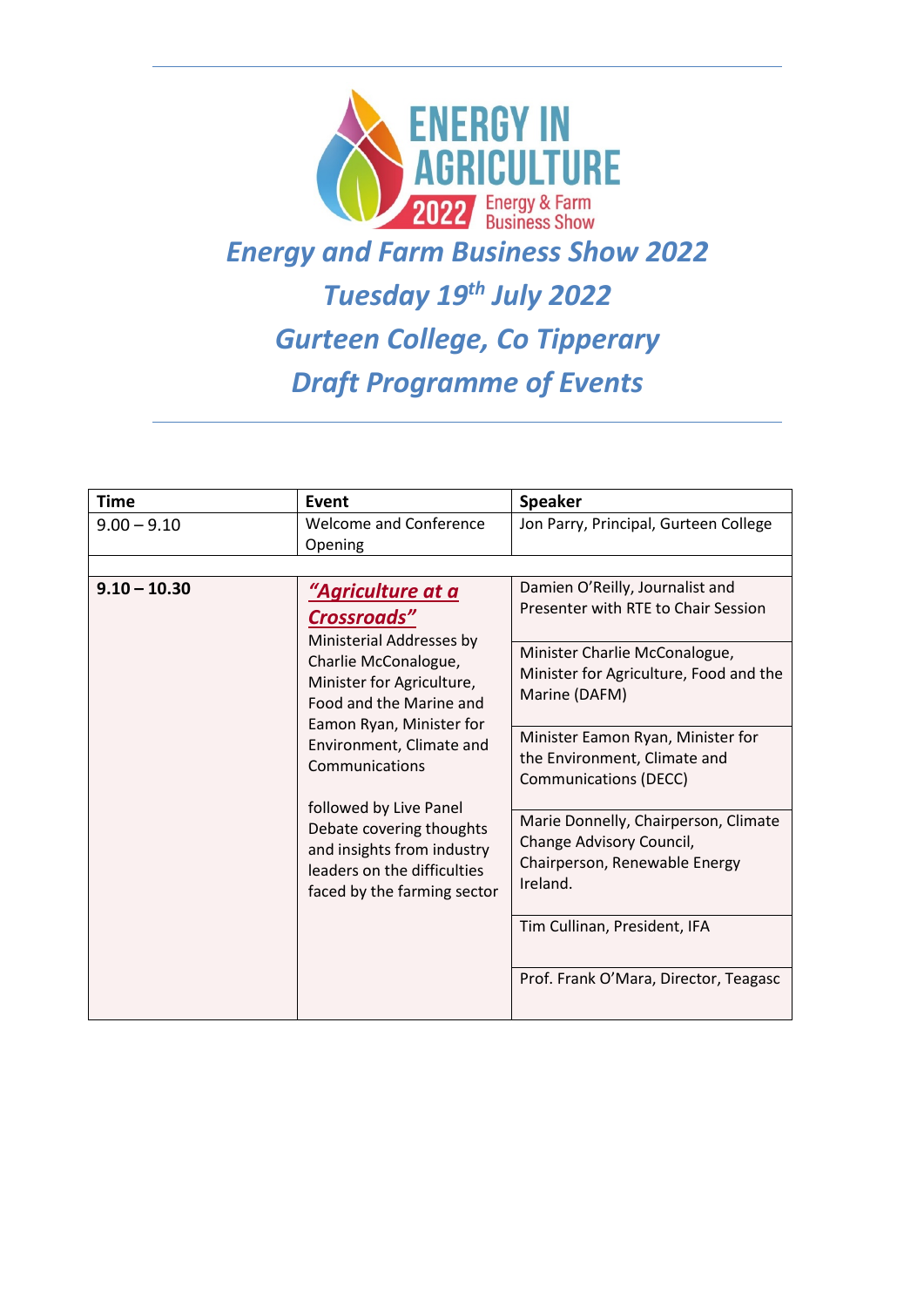|                                                                          |                                                                                                                  | Conference Venue: Pavilion 1 - Energy (10.40-16.30)                                                                                                                                                                                                                                                                   |
|--------------------------------------------------------------------------|------------------------------------------------------------------------------------------------------------------|-----------------------------------------------------------------------------------------------------------------------------------------------------------------------------------------------------------------------------------------------------------------------------------------------------------------------|
| $10.40 - 11.25$                                                          | "Energy Policy: The Path<br>to 2030"<br>Live Panel Debate                                                        | Damien O'Reilly, Journalist and<br>Presenter with RTE, Chair of Session<br>Oisin Coughlan, Director, Friends of<br>the Earth<br>Mark Foley, CEO, Eirgrid<br>Declan Meally, Director of Business,<br>Public Sector and Transport, SEAI<br>Stephen Robb, Farmer and Tillage, Ag<br>Innovation and Renewable Specialist, |
|                                                                          |                                                                                                                  | <b>Irish Farmers Journal</b>                                                                                                                                                                                                                                                                                          |
| $11.30 - 12.25$                                                          | Chair                                                                                                            | Jon Parry, Principal, Gurteen College                                                                                                                                                                                                                                                                                 |
| <b>AD Biogas Session</b><br>will look at the AD<br>landscape in Ireland, | 11.30 - Biomethane and the<br>Gas Crunch                                                                         | Padraig Fleming, Biomethane<br>Programme Manager, Gas Networks<br>Ireland                                                                                                                                                                                                                                             |
| supports available and the<br>expected journey of travel<br>for AD       | 11.45 - $AD - Diving$ the<br><b>Transport and Industrial</b><br>Revolution                                       | P.J. McCarthy, CEO of the Renewable<br>Gas Forum Ireland (RGFI)                                                                                                                                                                                                                                                       |
|                                                                          | 12.00 - The Potential and<br>challenges of AD - Case<br>Study                                                    | Billy Costello, Director, Green Energy<br>Generation Ltd,                                                                                                                                                                                                                                                             |
|                                                                          | 12.15<br>Q&A                                                                                                     |                                                                                                                                                                                                                                                                                                                       |
| 12.30-13.00                                                              | <b>AD Demo:</b><br><b>Practical Demo with advice</b><br>from farmers and industry<br>who are working in the area | Sean Finan, CEO, IRBEA Chair of<br>session<br>J.P. Prendergast, Chairman of RGFI<br>Tim Clarke, Wasteworks Ireland<br>Noel Gavigan, Executive Officer,<br><b>IRBEA</b><br>Stephen Robb, Farmer and Tillage, Ag<br>Innovation and Renewable Specialist,<br><b>Irish Farmers Journal</b>                                |
| $12.30 - 13.25$                                                          | Chair                                                                                                            | Donal Mullane, Teagasc Regional                                                                                                                                                                                                                                                                                       |
| Large Scale Solar: An<br>alternative land use option                     | 12.30 - Opportunities and<br><b>Challenges for Farmers</b><br>12.40 - Solar as a land use                        | Manager, Tipperary<br>Conall Bolger, CEO, Irish Solar Energy<br>Association<br>James Staines, Principal, Staines Law                                                                                                                                                                                                  |
|                                                                          | option - Legal<br>considerations                                                                                 |                                                                                                                                                                                                                                                                                                                       |
|                                                                          | 12.50 - Solar as a land use<br>option - Why tax planning<br>matters when it comes to<br>wind and solar farms     | Declan McEvoy, Head of Tax, IFAC<br>Accountants                                                                                                                                                                                                                                                                       |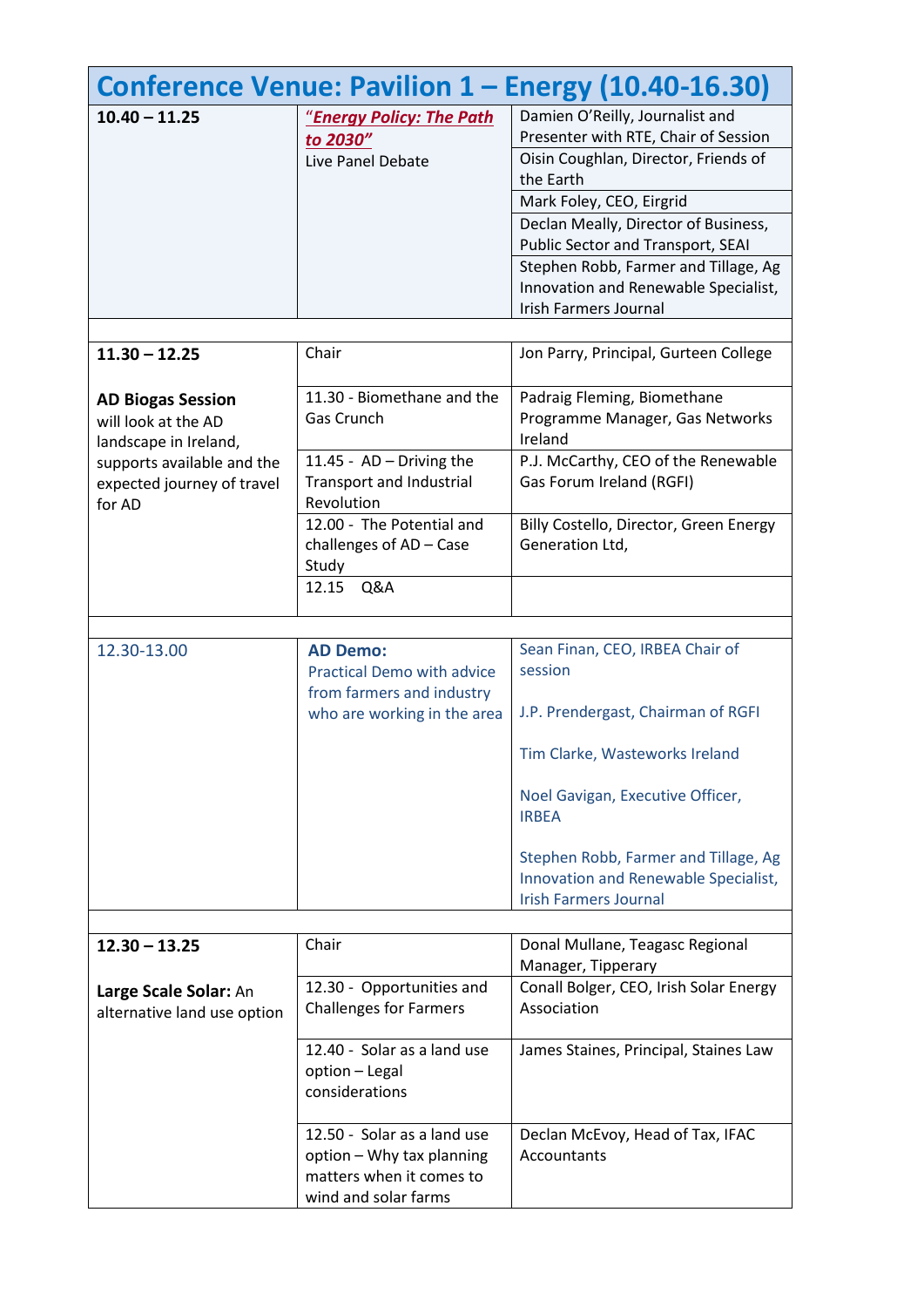|                                                                                   | 1.00 Solar Farm Leases:                                                                           | Paul O'Brien, Chair of the                                                                        |
|-----------------------------------------------------------------------------------|---------------------------------------------------------------------------------------------------|---------------------------------------------------------------------------------------------------|
|                                                                                   | What You Need to Know                                                                             | <b>Environment and Rural Affairs</b><br>Committee, IFA                                            |
|                                                                                   | 13.10<br>Q&A                                                                                      |                                                                                                   |
|                                                                                   |                                                                                                   |                                                                                                   |
| $13.30 - 14.30$                                                                   | <b>Solar Demo: Micro/Mini</b><br><b>Generation</b><br>Practical Demo with advice                  | Barry Caslin, Energy and Rural<br><b>Development Specialist, Teagasc</b>                          |
|                                                                                   | from farmers and industry<br>who are working in the area                                          | Pat Smith, Managing Director, Local<br><b>Power Ltd</b>                                           |
|                                                                                   |                                                                                                   | Tom Foley, Manager Director, Solar<br><b>Electric Ireland</b>                                     |
|                                                                                   |                                                                                                   | Marie Ryan, Senior Executive Planner,<br><b>Tipperary Co Co</b>                                   |
|                                                                                   |                                                                                                   | James Staines, Principal, Staines Law                                                             |
|                                                                                   |                                                                                                   | Declan McEvoy, Head of Tax, IFAC<br><b>Accountants</b>                                            |
|                                                                                   |                                                                                                   |                                                                                                   |
| $13.30 - 14.25$                                                                   | Chair                                                                                             | Deirdre De Bhailís, Manager, Dingle<br>Creativity and Innovation Hub                              |
| <b>Community Energy -</b><br>Developing a Community<br><b>Electricity Project</b> | 13.30 - How to Develop a<br><b>Community Electricity</b><br>Project                               | Xavier Dubuisson, XD Sustainable<br><b>Energy Consulting</b>                                      |
|                                                                                   | 13.45 - Community Energy<br>Project case study                                                    | John Fogarty and Greg Allen,<br><b>Community Renewable Energy</b>                                 |
|                                                                                   | 14.00 - Case Study: Dingle<br>Sustainable Energy<br><b>Community Project</b>                      | Dinny Galvin, Energy Ambassador,<br>Dingle Sustainable Energy Community<br>Project                |
|                                                                                   | 14.15 Q&A                                                                                         |                                                                                                   |
|                                                                                   |                                                                                                   |                                                                                                   |
| $14.30 - 15.25$                                                                   | Chair                                                                                             | Sean Finan, CEO, IRBEA                                                                            |
| <b>Biomass</b><br>Session will explore the<br>options for biomass supply          | 14.30 - Burning Wood with<br>the SSRH: On-farm biomass<br>use for heat production -<br>Case Study | Ger Crosse, Commercial Director,<br><b>Woodco Energy</b>                                          |
| in Ireland and the Support<br>Scheme for Renewable<br>Heat                        | 14.45 - Getting the<br>infrastructure and support<br>right                                        | Paddy Phelan, CEO, 3 Counties<br>Energy Agency & President, Irish<br><b>Bioenergy Association</b> |
|                                                                                   | 15.00 - The Strategy<br>towards 100% Biomass at<br><b>Edenderry Power Plant</b>                   | Joe Spollen, Biomass Manager, Bord<br>na Móna                                                     |
|                                                                                   | 15.15 Q&A                                                                                         |                                                                                                   |
|                                                                                   |                                                                                                   |                                                                                                   |
| $15.30 - 16.00$                                                                   | <b>Biomass Demo:</b><br><b>Practical Demo with advice</b><br>from farmers and industry            | Tom Houlihan, Teagasc Forestry<br>Specialist, Chair of Session                                    |
|                                                                                   | who are working in the area                                                                       | Ger Crosse, Commercial Director,<br><b>Woodco Energy</b>                                          |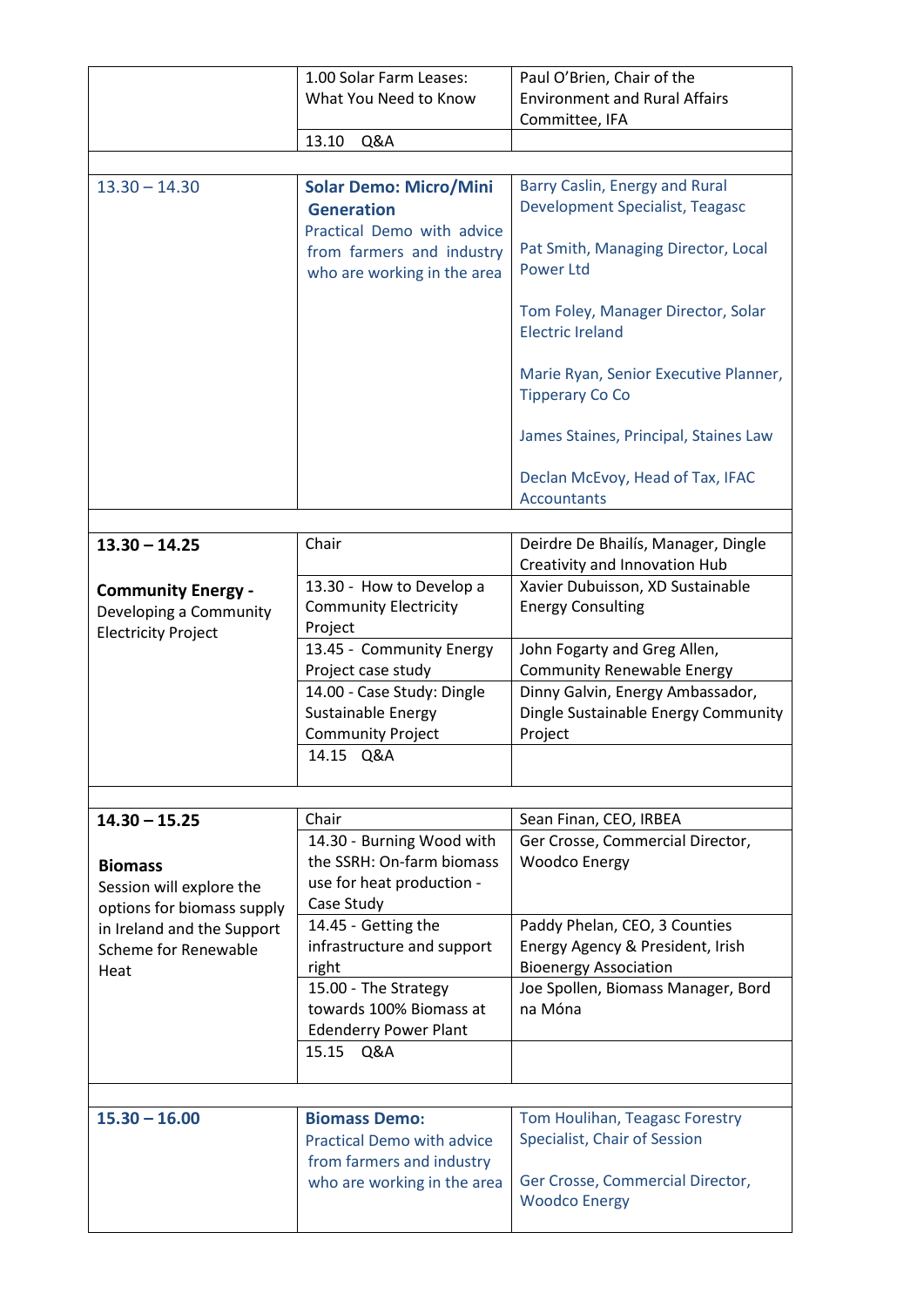|                               |                             | Joe Barron, Director, Barron Energy,<br><b>Woodchip Suppliers</b> |
|-------------------------------|-----------------------------|-------------------------------------------------------------------|
|                               |                             | Michael Somers, Teagasc Specialist,<br><b>Forestry Advisor</b>    |
|                               |                             | Nigel Sweetman, Chair, IFA Poultry<br>Committee                   |
|                               |                             |                                                                   |
| 15.30-16.30                   | Chair                       | Barry Caslin, Energy and Rural                                    |
|                               |                             | Development Specialist, Teagasc                                   |
| <b>Generating and Storing</b> | 15.30 - Connecting micro    | Tony Walsh, Manager, Future                                       |
| <b>Electricity</b>            | and mini renewable          | Network Development, ESB Networks                                 |
| Session will focus on the     | technologies to the Irish   |                                                                   |
| role of energy storage        | <b>Electricity Grid</b>     |                                                                   |
| solutions in Irelands, low-   | 15.45 - Hosting an energy   | Carlos Galvan, General Manager,                                   |
| carbon energy mix,            | storage system on your site | Power Systems PSC Ireland.                                        |
| together with the related     | -what works and what        |                                                                   |
| opportunities                 | doesn't.                    |                                                                   |
|                               |                             |                                                                   |
|                               | 16.00 - What                | Mel Gavin, (AgroRES - Interreg                                    |
|                               | microgeneration means for   | Europe), Atlantic Technological                                   |
|                               | farmers                     | University (ATU)                                                  |
|                               |                             |                                                                   |
|                               | 16.15<br>Q&A                |                                                                   |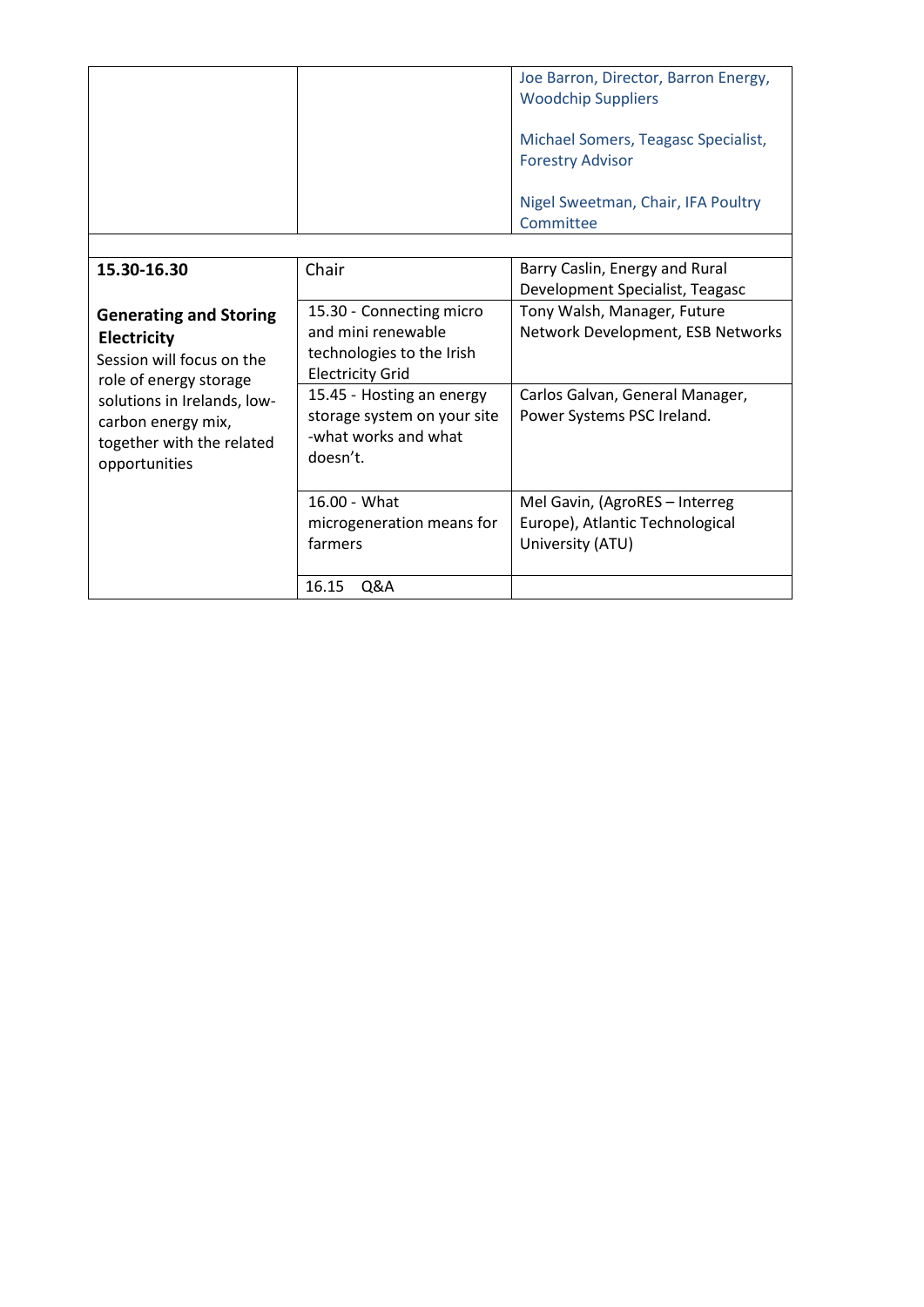### **Conference Venue: Pavilion 2 - Farm Business Options (10.30-16.45)**

| $10.30 - 11.55$                                                                                                                                         | Chair                                                                                                          | Mary Ryan, Senior Enterprise Development<br>Officer, Tipperary LEO                |
|---------------------------------------------------------------------------------------------------------------------------------------------------------|----------------------------------------------------------------------------------------------------------------|-----------------------------------------------------------------------------------|
| <b>Steps to successful</b><br>diversification:                                                                                                          | 10.30 - Introduction                                                                                           | Mary Ryan, Senior Enterprise Development<br>Officer, Tipperary LEO                |
| Building on your land<br>can be a huge<br>investment. Before you                                                                                        | 10.40 - Steps to product<br>/ idea development                                                                 | Aisling Hurley, Founder of 'The Business<br>Fairy' - Digital Marketing Agency     |
| take the plunge and take<br>a new direction with<br>your land, the most<br>important thing is to<br>make sure you have your<br>planning and finances in | 11.05 - Patents/trade-<br>marks/design<br>registration/copyright,<br>from a sales and<br>marketing perspective | Liam Birkett, Intellectual Property and<br><b>Business Development Consultant</b> |
| order. Discover, from the<br>people who've done it<br>already, the best ways to                                                                         | 11.30 - Case Study                                                                                             | Cuilan Loughnane, Owner and Brewer at<br>Whitefield Brewery.                      |
| approach your new<br>venture.                                                                                                                           | 11.45<br>Q&A                                                                                                   |                                                                                   |
|                                                                                                                                                         |                                                                                                                |                                                                                   |
| 12.00-12.40                                                                                                                                             | Chair                                                                                                          | Rose Mary McDonagh, IFA National Chair,                                           |

| 12.UU-12.4U                                 | <b>UITAII</b>                                                                                                                                                           | NOSE IVIALY IVICDOHABH, II A NACIOHAL CHAIL,<br><b>IFA Farm Business and Credit</b>                                               |
|---------------------------------------------|-------------------------------------------------------------------------------------------------------------------------------------------------------------------------|-----------------------------------------------------------------------------------------------------------------------------------|
| <b>Funding and Planning</b><br>for Business | 12.00 - Leader<br>supporting a new farm<br>business<br>12.15 - Planning for the<br>Future - an assessment<br>of the Government's<br>strategy towards<br>planning around | Jim Finn, Chair, Irish Leader Development<br>Network.<br>Marie Ryan, Senior Executive Planner,<br><b>Tipperary County Council</b> |
|                                             | diversifications in<br>renewable energy and<br>farm business<br>development. What do<br>planning laws mean for<br>rural businesses.                                     |                                                                                                                                   |
|                                             | Q&A<br>12.30                                                                                                                                                            |                                                                                                                                   |
|                                             |                                                                                                                                                                         |                                                                                                                                   |
| 12.45-13.25<br><b>Bio-economy</b>           | Panel discussion -<br><b>New Opportunities</b><br>for Farmers                                                                                                           | Prof. Frank O'Mara, Director, Teagasc - Chair<br>of Session                                                                       |
|                                             | New opportunities are<br>emerging which turn<br>renewable biological                                                                                                    | James Gaffey Co-Director of Circular Bio-<br>economy Research Group at Munster<br><b>Technology University</b>                    |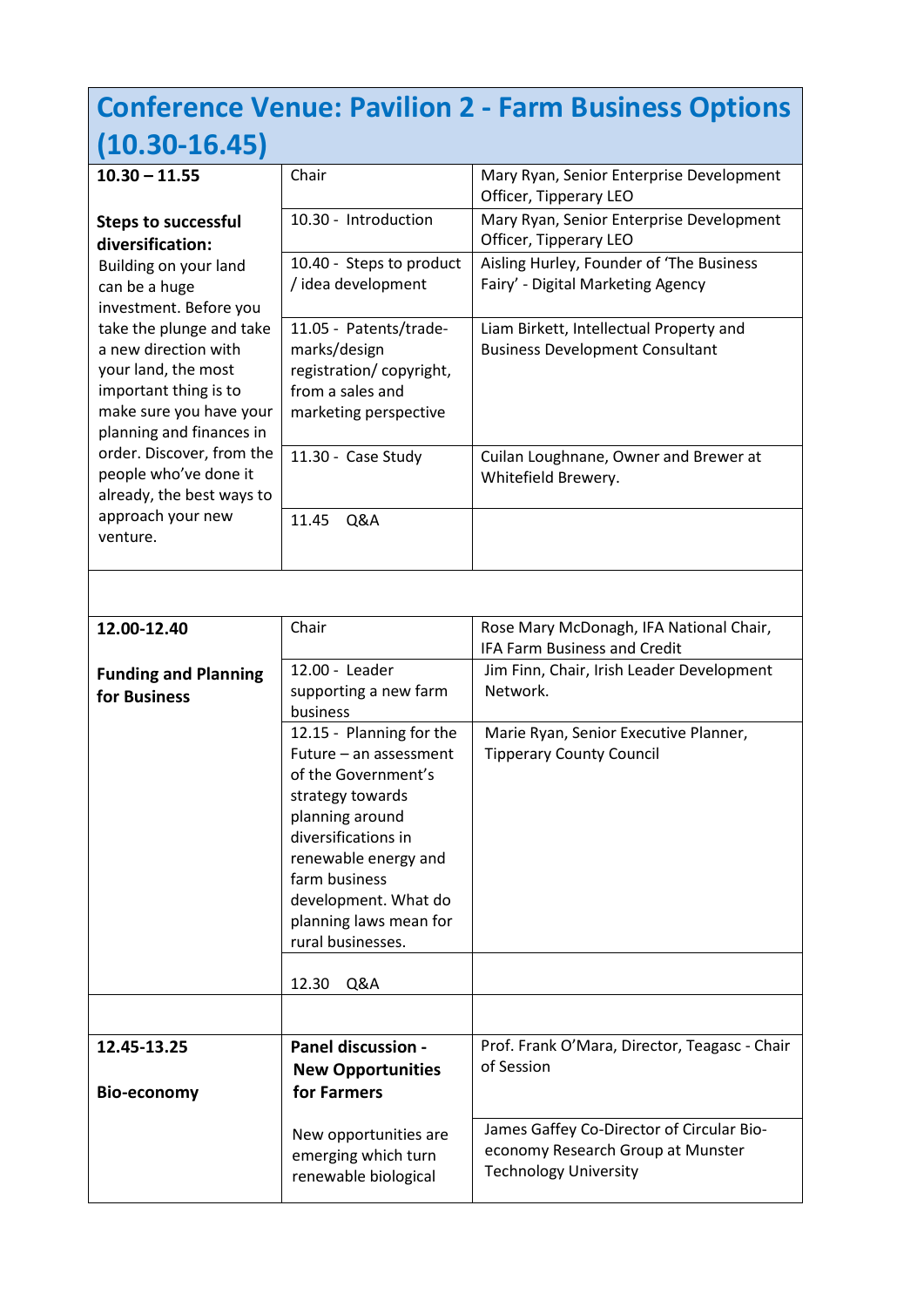|                             | resources and waste                               | Prof. Maeve Henchion, Head of Teagasc Agri                          |
|-----------------------------|---------------------------------------------------|---------------------------------------------------------------------|
|                             | streams into new                                  | Food, Business and Spatial Analysis                                 |
|                             | products. A circular                              |                                                                     |
|                             | bioeconomy is at the                              |                                                                     |
|                             | heart of the EU's efforts                         |                                                                     |
|                             | to slash its carbon                               | DAFM speaker - TBC                                                  |
|                             | emissions while also                              |                                                                     |
|                             | maintaining economic                              |                                                                     |
|                             | growth. This session will                         |                                                                     |
|                             | look at what the                                  |                                                                     |
|                             | bioeconomy looks like                             |                                                                     |
|                             | and how we get there                              |                                                                     |
|                             |                                                   |                                                                     |
| $13.30 - 14.10$             | Panel discussion -                                | Ciara McDonagh, Head of Food Industry                               |
|                             |                                                   | Development, Teagasc - Chair of Session                             |
| <b>Starting a Food</b>      | A panel discussion on                             |                                                                     |
| <b>Business</b>             | the key requirements                              |                                                                     |
|                             | and considerations for                            | Elaine O'Donohue, General Manager, BIA                              |
|                             | anyone planning on                                | <b>Innovator Campus</b>                                             |
|                             | starting a new food                               |                                                                     |
|                             | business / on farm                                | Carol Griffin, Food Industry Training Co-                           |
|                             | enterprise.                                       | ordinator, Teagasc                                                  |
|                             |                                                   |                                                                     |
|                             |                                                   | FSAI representative                                                 |
|                             |                                                   |                                                                     |
|                             |                                                   |                                                                     |
|                             |                                                   | DAFM representative                                                 |
|                             |                                                   |                                                                     |
|                             |                                                   |                                                                     |
|                             |                                                   |                                                                     |
| 14.15-14.55                 | <b>Practical Case Studies</b>                     | Con Traas, Owner and Director, Con Traas                            |
|                             |                                                   |                                                                     |
|                             |                                                   | Ltd and The Apple Farm - Chair of Session                           |
| <b>Food Diversification</b> |                                                   |                                                                     |
| <b>Champions</b>            |                                                   | Veronica Molloy, Owner, Crossogue                                   |
|                             |                                                   | Preserves                                                           |
|                             |                                                   |                                                                     |
|                             |                                                   | Breda Maher, Owner, Cooleeney Cheese                                |
|                             |                                                   |                                                                     |
|                             |                                                   | Shannon Forest, Co-Founder and Director of<br>Rívesci Ltd., Clonmel |
|                             |                                                   |                                                                     |
|                             |                                                   |                                                                     |
|                             |                                                   |                                                                     |
| 15.00-15.45                 | <b>Panel Discussion -</b>                         | Sinead Hennessy, Enterprise Development                             |
|                             | <b>Glamping, Camping</b>                          | Officer, Failte Ireland - Chair of Session                          |
| Agri-Tourism-               | and Cottage Stays:                                |                                                                     |
| <b>Revitalising Rural</b>   | The rise in the Irish                             | Fiona Dunne, Irelands Hidden Heartlands                             |
| <b>Economies</b>            | <b>Staycation industry!</b>                       | Marie Ryan, Senior Executive Planner,                               |
|                             |                                                   | <b>Tipperary Co Co Planning</b>                                     |
|                             | A panel discussion with                           | Marie and Martin Keating, Westport                                  |
|                             | experts from across the                           | Glamping                                                            |
|                             | industry to share top<br>tips and insights on how |                                                                     |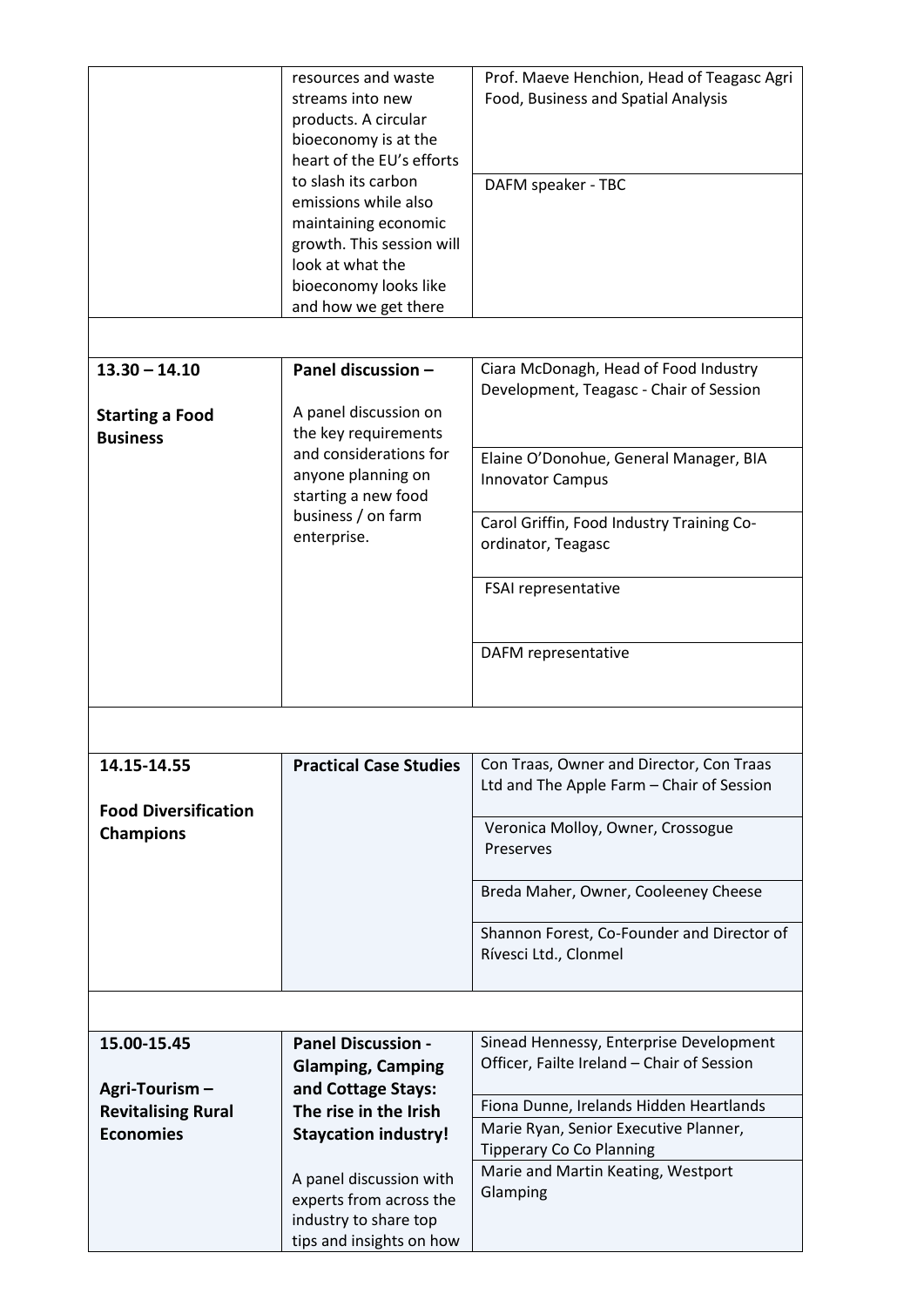|                                                                        | to set up a unique and<br>profitable business. The<br>panel will use their first-<br>hand experience and<br>market knowledge to<br>inspire you to think<br>outside the box and<br>create something which<br>will last the test of time |                                                              |
|------------------------------------------------------------------------|----------------------------------------------------------------------------------------------------------------------------------------------------------------------------------------------------------------------------------------|--------------------------------------------------------------|
|                                                                        |                                                                                                                                                                                                                                        |                                                              |
| $15.45 - 16.45$<br><b>Adventure and Rural</b>                          | Chair                                                                                                                                                                                                                                  | Alice Doyle, Chair IFA Farm Family<br>Committee              |
| <b>Tourism</b><br><b>Outdoor Events Is this</b><br>the way forward for | 15.45 - How to make<br>your venue stand out<br>from the crowd                                                                                                                                                                          | Paddy O'Toole, Ballybeg Wedding Venue                        |
| diversification?                                                       | $16.00 -$                                                                                                                                                                                                                              | Adventure Tourism Ireland - TBC                              |
|                                                                        | 16.15                                                                                                                                                                                                                                  | Anne O'Malley, Teagasc Farm Business<br>Options Co-ordinator |
|                                                                        | 16.30 - Insurance cover<br>for Rural Tourism<br>projects                                                                                                                                                                               | <b>TBC</b>                                                   |
|                                                                        | 16.45 Q&A                                                                                                                                                                                                                              |                                                              |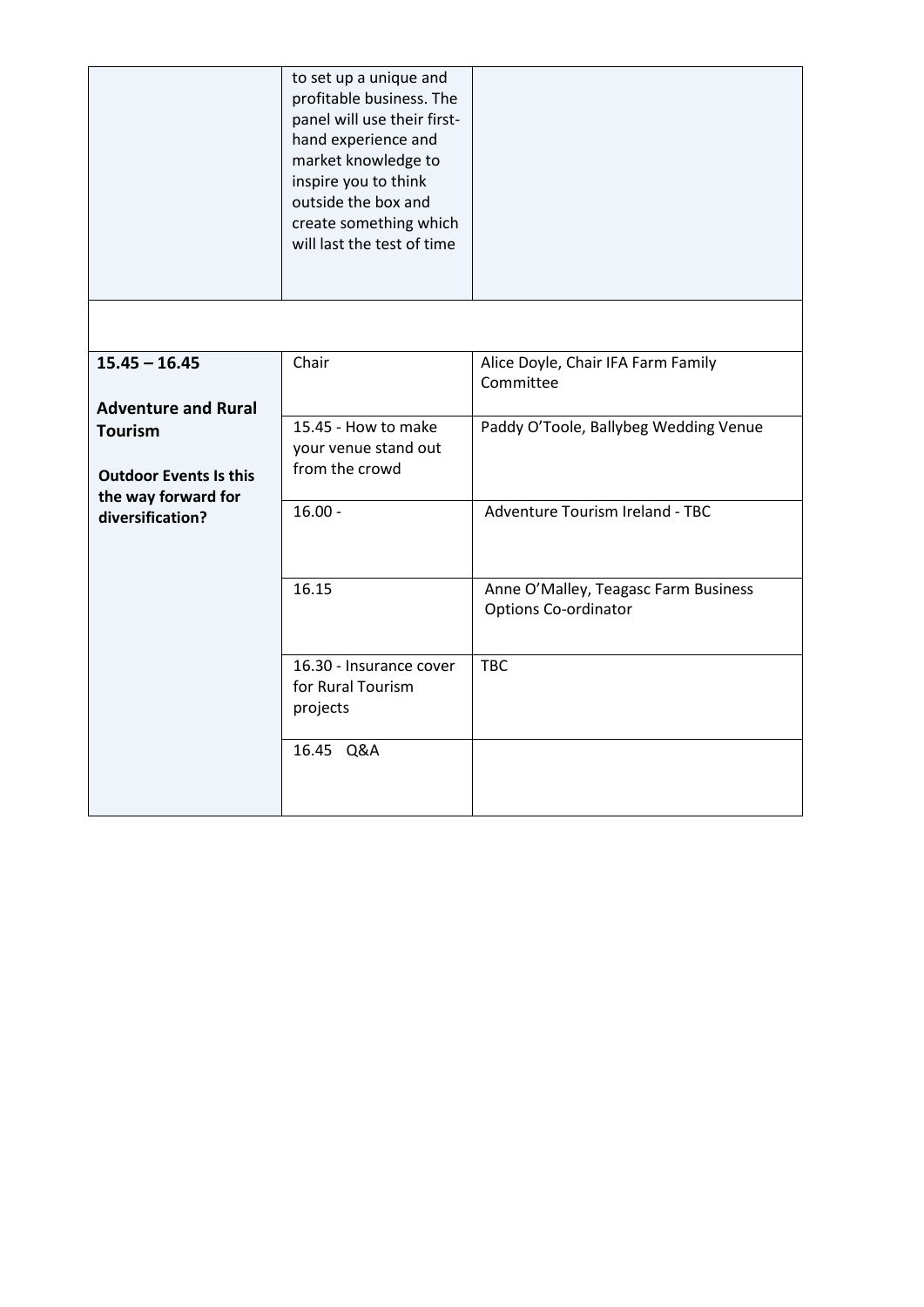# **Conference Venue: Pavilion 3: Land Use Change and Sustainability (10.45-16.00)**

| 10.45-11.55     | Organic | Chair                              | Jack Nolan, Principal Officer,     |
|-----------------|---------|------------------------------------|------------------------------------|
| <b>Farming</b>  |         |                                    | Department of Agriculture, Food &  |
|                 |         |                                    | Marine                             |
|                 |         | 10.45 - Organic Farming -          | Joe Kelleher, Organic Specialist,  |
|                 |         | Should farmers make the switch     | Teagasc                            |
|                 |         | now?                               |                                    |
|                 |         | 11.00 - Principles and Market      | Lorcan Bourke, Sector Manager      |
|                 |         | Opportunities in Organic           | Fresh Produce and Potatoes, Bórd   |
|                 |         | Horticulture                       | Bia                                |
|                 |         |                                    |                                    |
|                 |         | 11.15 - Regulatory                 | Kate Milligan, CEO, Organic Trust  |
|                 |         | Requirements around Organics       |                                    |
|                 |         | 11.30 - Producing and direct       | Clive Bright, Organic Farmer and   |
|                 |         | selling organically certified beef | owner of Rare Ruminare, Sligo      |
|                 |         | and rosé veal                      |                                    |
|                 |         |                                    |                                    |
|                 |         | 11.45<br>Q&A                       |                                    |
|                 |         |                                    |                                    |
|                 |         |                                    |                                    |
| 12.00-12.40     |         | "Achieving Net Zero in             | Damien O'Reilly, Journalist and    |
|                 |         | <b>Agricultue"</b>                 | Presenter with RTE - Chair of      |
|                 |         | Live Panel Debate                  | Session                            |
|                 |         |                                    | Pippa Hackett, Minister of State,  |
|                 |         |                                    | Department of Agriculture, Food    |
|                 |         |                                    | and the Marine                     |
|                 |         |                                    | Prof. Gary Lanigan, Greenhouse     |
|                 |         |                                    | Gas Specialist, Principal Research |
|                 |         |                                    | Officer, Teagasc                   |
|                 |         |                                    | Prof. John Gilliland, OBE DSc,     |
|                 |         |                                    | Director of Agriculture and        |
|                 |         |                                    | Sustainability, Devenish           |
|                 |         |                                    | Justin McCarthy, Editor Irish      |
|                 |         |                                    | Farmers Journal                    |
|                 |         |                                    |                                    |
| 12.45-13.25     |         | Chair                              | Fergus Moore, Principal Officer,   |
|                 |         |                                    | Department of Agriculture Food &   |
|                 |         |                                    | Marine                             |
| <b>Forestry</b> |         | 12.45 - Could forestry generate    | Mark McAuley, Forest Industries    |
|                 |         | a new income stream? Create        | Ireland, IBEC                      |
|                 |         | forestry for cash, carbon and      |                                    |
|                 |         | conservation                       |                                    |
|                 |         | 13.00 - The potential of trees in  | Tom Houlihan - Teagasc Forestry    |
|                 |         | rural enterprise. Exploring        | Specialist                         |
|                 |         | opportunities and constraints      |                                    |
|                 |         | presented by the key funding       |                                    |
|                 |         | (Agro-forestry and Forestry for    |                                    |
|                 |         | Fibre). It will also cover the     |                                    |
|                 |         | decarbonisation benefits of        |                                    |
|                 |         | forestry as a carbon sink.         |                                    |
|                 |         |                                    |                                    |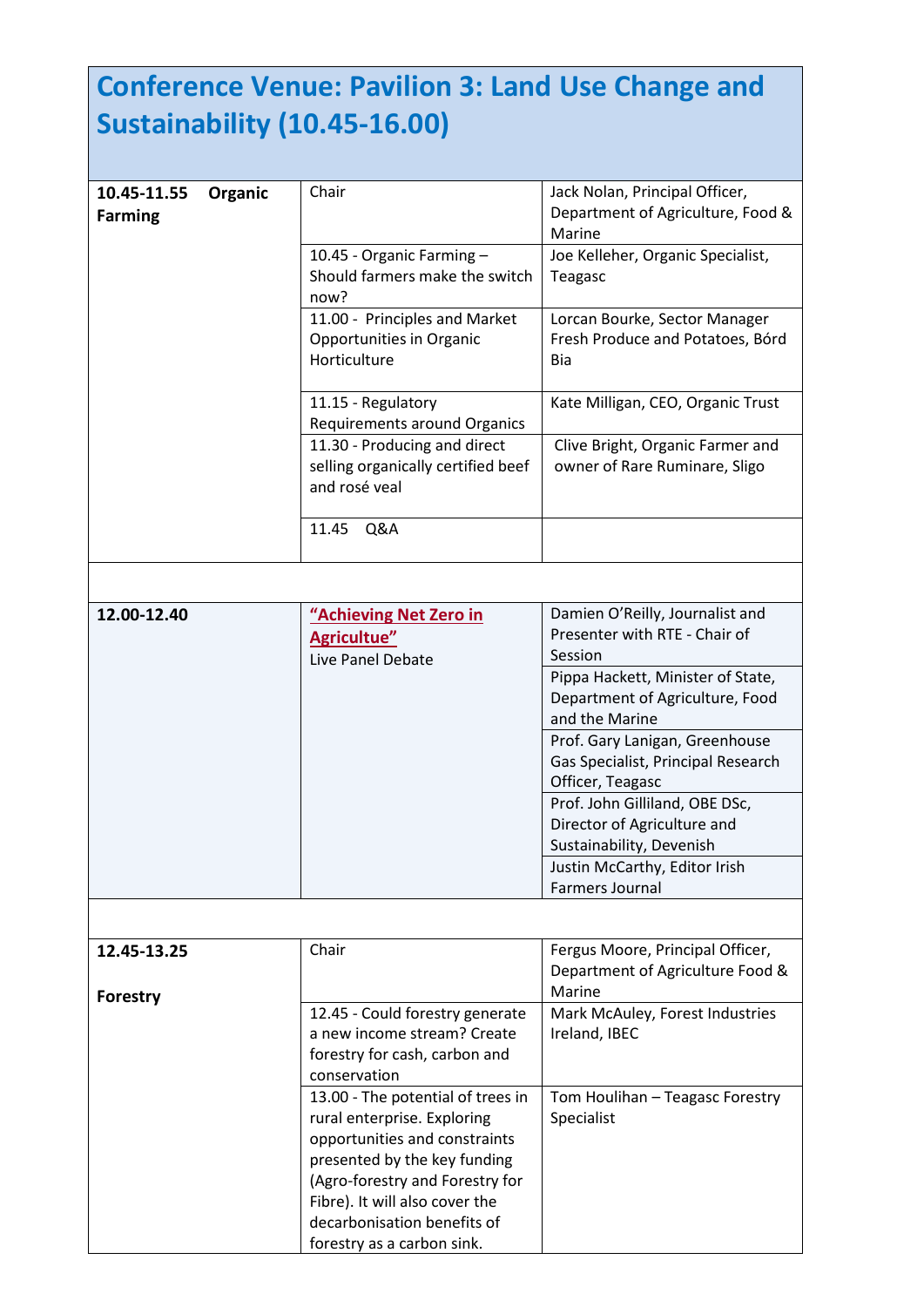|                                          | Q&A<br>13.15                                                                                                                                                                                                                                                                                                                                                   |                                                                                                                                                              |
|------------------------------------------|----------------------------------------------------------------------------------------------------------------------------------------------------------------------------------------------------------------------------------------------------------------------------------------------------------------------------------------------------------------|--------------------------------------------------------------------------------------------------------------------------------------------------------------|
|                                          |                                                                                                                                                                                                                                                                                                                                                                |                                                                                                                                                              |
| 14.00-14.25                              | <b>Chair</b>                                                                                                                                                                                                                                                                                                                                                   | Prof. Frank O'Mara, Director,                                                                                                                                |
| <b>AGRI-TECH</b>                         | Accelerating ag-tech<br>adoption to facilitate<br>sustainable farming<br>How Enterprise Ireland<br>(Agriculture) is facilitating the<br>adoption of ag-tech and how<br>this can facilitate the move to<br>sustainable farming.<br>Barriers to tech development,<br>commercialisation and adoption<br>will be discussed along with<br>how they can be overcome. | Teagasc<br>James Maloney, Senior<br>Development Advisor for Agri-<br>tech, Climate and Sustainability,<br>Enterprise Ireland                                 |
|                                          | Case Study                                                                                                                                                                                                                                                                                                                                                     | Speaker TBC                                                                                                                                                  |
|                                          |                                                                                                                                                                                                                                                                                                                                                                |                                                                                                                                                              |
| 14.30-16.00<br>Alternative Agriculture - | Chair                                                                                                                                                                                                                                                                                                                                                          | Prof. Maeve Henchion, Head of<br>Teagasc Agri Food, Business and<br><b>Spatial Analysis</b>                                                                  |
| <b>Exploring other options</b>           | 14.30 - Teagasc Signpost<br>programme<br>14.45 - The Business of Carbon<br>Farming                                                                                                                                                                                                                                                                             | Dr. Tom O'Dwyer, Teagasc, Head<br>of Teagasc Signpost Programme<br>Prof. John Gilliland, OBE DSc,<br>Director of Agriculture and<br>Sustainability, Devenish |
|                                          | 15.05 - Insect Farming -<br>Enabling the Agri-Food Industry                                                                                                                                                                                                                                                                                                    | Dr. Carlos Alvarez,<br>Valusect/Teagasc Research Officer                                                                                                     |
|                                          | 15.20 - Snail Farming                                                                                                                                                                                                                                                                                                                                          | <b>Speaker TBC</b>                                                                                                                                           |
|                                          | 15.35 - Growing Hemp                                                                                                                                                                                                                                                                                                                                           | Eoin Carew, Secretary, Hemp Co-<br>Operative Ireland and<br>Ed Hanbridge, Keadeen Mountain<br>Farms, Hemp Grower                                             |
|                                          | 15.50<br>Q&A                                                                                                                                                                                                                                                                                                                                                   |                                                                                                                                                              |